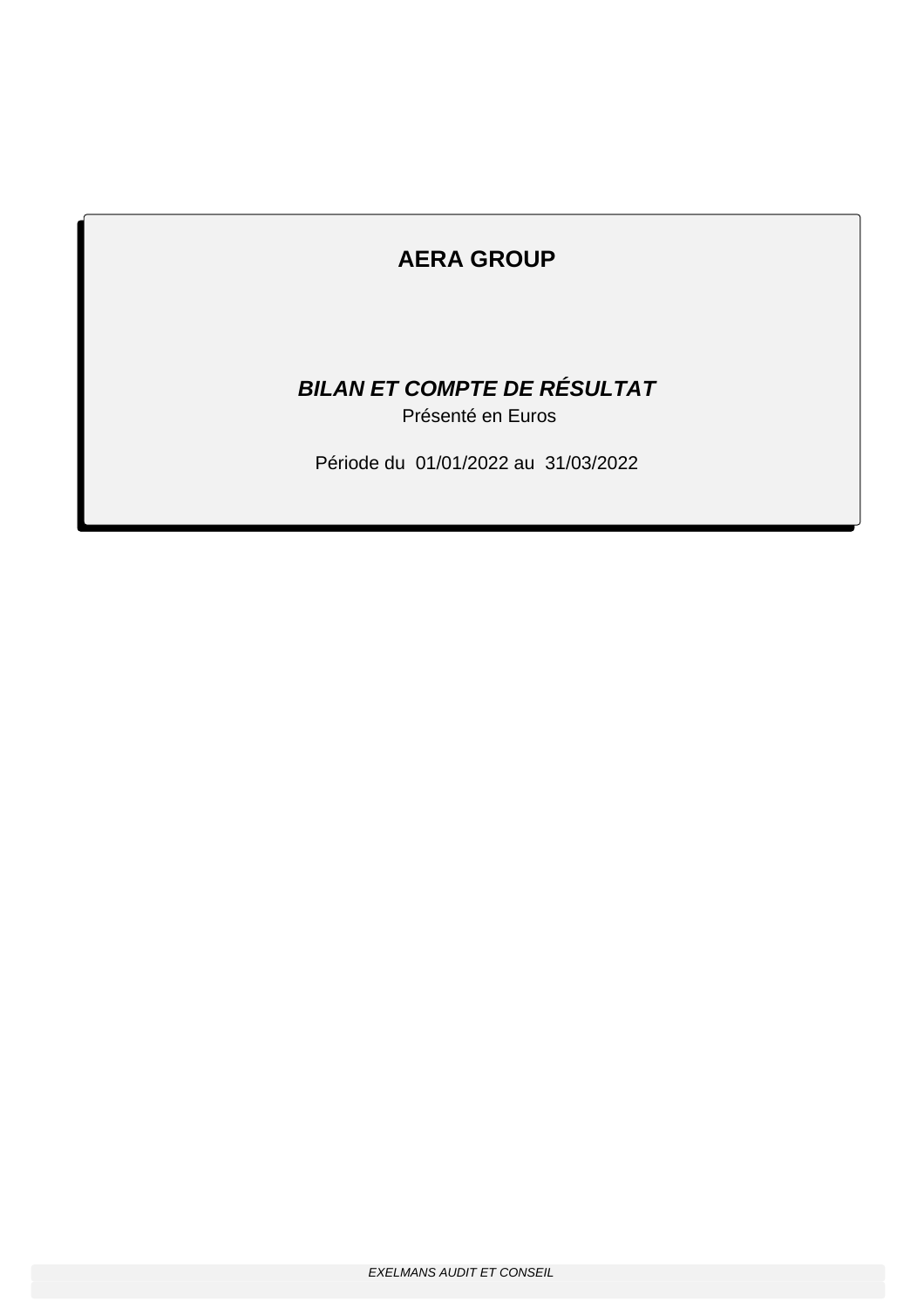## **BALANCE SHEET - ASSETS**

| <b>ASSETS</b>                                                                                                                                                                                            | From 01/01/2022<br>To 31/03/2022 |              |                          |               | Past year<br>31/12/2021<br>(12 months) |               |  |
|----------------------------------------------------------------------------------------------------------------------------------------------------------------------------------------------------------|----------------------------------|--------------|--------------------------|---------------|----------------------------------------|---------------|--|
|                                                                                                                                                                                                          | (3 months)                       |              |                          |               |                                        |               |  |
|                                                                                                                                                                                                          | <b>Brut</b>                      | Depr.& prov. | <b>Net</b>               | $\%$          | <b>Net</b>                             | $\%$          |  |
| Uncalled capital<br>(0)                                                                                                                                                                                  |                                  |              |                          |               |                                        |               |  |
| <b>Fixed assets</b>                                                                                                                                                                                      |                                  |              |                          |               |                                        |               |  |
| Preliminary expenses<br>Research and development expenses<br>Concessions, patents and similar rights<br>Goodwill<br>Other intangible fixed assets<br>Advances and prepayments on intangible fixed assets | 6 2 9 6                          | 181          | 6 1 1 5                  | 0,10          |                                        |               |  |
| Land<br><b>Buildings</b><br>Industrial fixtures, fittings, plant machinery and equipment<br>Other tangible fixed assets<br>Fixed assets in progress<br>Advances and prepayments                          | 15 165                           | 8 1 9 6      | 6969                     | 0,11          | 5 3 4 4                                | 0, 10         |  |
| Long-term investments by "equivalence method"<br>Other interest ownership<br>Receivables related to interest ownership<br>Capitalized securities<br>Loans<br>Other fixed assets                          |                                  |              |                          |               |                                        |               |  |
| TOTAL(I)                                                                                                                                                                                                 | 21 460                           | 8 3 7 7      | 13 083                   | 0,21          | 5 3 4 4                                | 0, 10         |  |
| <b>Current assets</b>                                                                                                                                                                                    |                                  |              |                          |               |                                        |               |  |
| Raw materials and supplies<br>Work in progress of goods<br>Work in progress of services<br>Semi-finished and finished goods<br>Goods held for resale                                                     |                                  |              |                          |               |                                        |               |  |
| Advances and down-payments to suppliers<br>Trade and related accounts<br>Other receivables                                                                                                               | 842 878<br>583 477               | 49 597       | 842 878 13,22<br>533 880 | 8,37          | 604 225 11,51<br>324 265               | 6,18          |  |
| . Debtors suppliers                                                                                                                                                                                      | 2 4 9 0                          |              | 2 4 9 0                  | 0,04          | 240                                    | 0,00          |  |
| . Staff<br>. Payroll taxes<br>. State, profit tax                                                                                                                                                        | 2 3 8 6                          |              | 2 3 8 6                  | 0,04          | 216                                    | 0,00          |  |
| . State, turnover tax<br>. Other<br>Called but unpaid capital                                                                                                                                            | 36 078<br>31                     |              | 36 078<br>31             | 0,57<br>0,00  | 18 605                                 | 0,35          |  |
| Investment securities<br>Cash Instruments                                                                                                                                                                |                                  |              |                          |               |                                        |               |  |
| Cash<br>Prepaid expenses                                                                                                                                                                                 | 4 932 615<br>14 275              |              | 4 932 615<br>14 275      | 77,34<br>0,22 | 4 279 375<br>18 613                    | 81,50<br>0,35 |  |
| <b>TOTAL (II)</b>                                                                                                                                                                                        | 6 414 231                        | 49 597       | 6 364 634                | 99,79         | 5 245 538                              | 99,90         |  |
| Charges to be spread over several periods<br>(III)<br>Premium for redemption of bonds<br>(IV)<br>Unrealized exchange losses<br>(V)                                                                       |                                  |              |                          |               |                                        |               |  |
| TOTAL ASSETS (0 à V)                                                                                                                                                                                     | 6 435 691                        | 57973        | 6 377 718 100,00         |               | 5 250 883 100,00                       |               |  |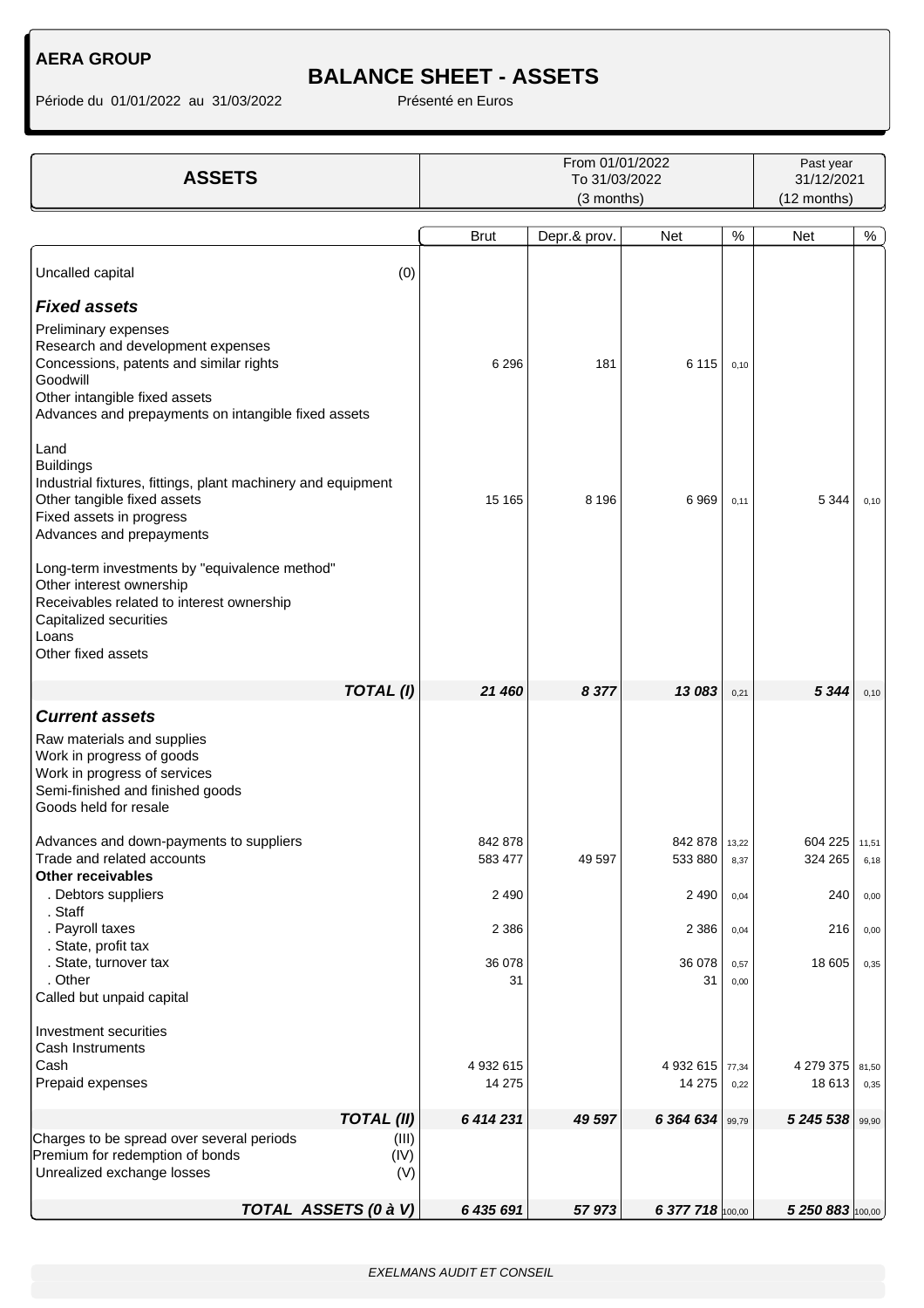## **BALANCE SHEET - EQUITY AND LIABILITIES**

|                                                                           |                                  | du 01/01/2022    |               | du 01/01/2021    |              |
|---------------------------------------------------------------------------|----------------------------------|------------------|---------------|------------------|--------------|
| <b>EQUITY AND LIABILITIES</b>                                             | au 31/03/2022<br>(3 months)      |                  | au 31/12/2021 |                  |              |
|                                                                           |                                  |                  |               | (12 months)      |              |
|                                                                           |                                  |                  |               |                  |              |
| <b>Shareholders' equity</b><br>Share capital (paid-up capital: 1 000 000) |                                  | 1 000 000        |               | 100 000          |              |
| Premiums arising from shares issues, from merger                          |                                  |                  | 15,68         |                  | 1,90         |
| Revaluation<br>Legal reserve                                              |                                  | 10 000           | 0,16          | 10 000           | 0, 19        |
| Statutory reserve                                                         |                                  |                  |               |                  |              |
| Regulated reserves<br>Other reserves                                      |                                  |                  |               |                  |              |
| Retained (profits / losses) brought forward merger                        |                                  | 716 861          | 11,24         | 958 711          | 18,26        |
| Net income or loss of the tax year                                        |                                  | 2 2 3 2 2 3 5    | 35,11         | 2 658 150        | 50,62        |
| Subsidies of investment                                                   |                                  |                  |               |                  |              |
| Regulated provisions                                                      |                                  |                  |               |                  |              |
|                                                                           | TOTAL(I)                         | 3 966 096        | 62,19         | 3726861          | 70,98        |
| Proceeds from the issuance of "participating titles"                      |                                  |                  |               |                  |              |
| Conditional advances                                                      |                                  |                  |               |                  |              |
|                                                                           | <b>TOTAL(II)</b>                 |                  |               |                  |              |
| <b>Provisions for liabilities and charges</b>                             |                                  |                  |               |                  |              |
| Reserves for contingencies                                                |                                  | 217 799          | 3,41          | 146 203          | 2,78         |
| Provisions for charges                                                    |                                  |                  |               |                  |              |
|                                                                           | <b>TOTAL (III)</b>               | 217799           | 3,41          | 146 203          | 2,78         |
| <b>Loans and debts</b>                                                    |                                  |                  |               |                  |              |
| Convertible debenture loans                                               |                                  |                  |               |                  |              |
| Other debenture loans                                                     |                                  |                  |               |                  |              |
| Bank borrowing and bank overdrafts<br>. Bank borrowing                    |                                  |                  |               |                  |              |
| . Bank overdrafts                                                         |                                  |                  |               |                  |              |
| Other financial borrowing and debts<br>. Miscellaneous                    |                                  |                  |               |                  |              |
| . Partners                                                                |                                  |                  |               |                  |              |
| Advances and down-payments for work in progress                           |                                  |                  |               |                  |              |
| Trade notes and related accounts payable                                  |                                  | 178 806          | 2,80          | 774 641          | 14,75        |
| Tax payable and social liabilities                                        |                                  |                  |               |                  |              |
| . Staff<br>. Payroll taxes                                                |                                  | 17 400<br>55 322 | 0,27<br>0,87  | 18 053<br>40 636 | 0,34<br>0,77 |
| . State, profit tax                                                       |                                  | 992 070          | 15,56         | 449 442          | 8,56         |
| . State, turnover tax                                                     |                                  | 81 380           | 1,28          |                  |              |
| . State, guaranteed bonds<br>. Other taxes                                |                                  | 63 573           | 1,00          | 44 069           | 0,84         |
| Liabilities on fixed assets and related accounts                          |                                  |                  |               |                  |              |
| Other debts                                                               |                                  | 757 217          | 11,87         | 2 9 2 4          | 0,06         |
| Prepaid income                                                            |                                  | 48 054           | 0,75          | 48 054           | 0,92         |
|                                                                           | <b>TOTAL(IV)</b>                 | 2 193 823        | 34,40         | 1377819          | 26,24        |
| Unrealized exchange gains                                                 | (V)                              |                  |               |                  |              |
|                                                                           | <b>TOTAL LIABILITIES (I à V)</b> | 6 377 718 100,00 |               | 5 250 883 100,00 |              |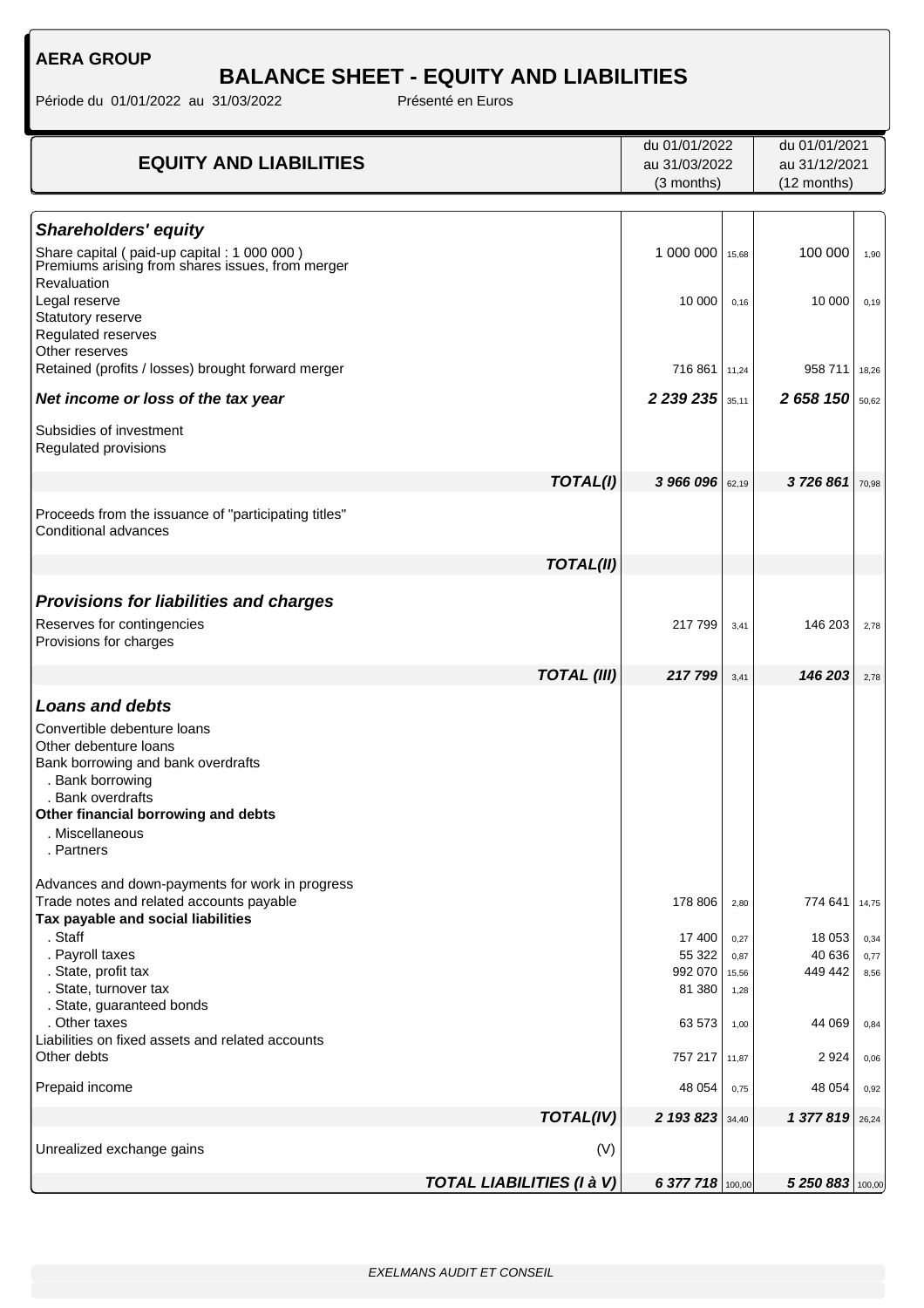## **INCOME STATEMENT**

| <b>INCOME STATEMENT</b>                                                                                                                                                                                                                                                                                                                                                                                                                                                                                                                                                                                                                                                                                                                                                                                                                                                                                              |         | From 01/01/2022<br>To 31/03/2022<br>(3 months)                                  | Past year<br>31/12/2021<br>(12 months)                         |                                                                                                             |                                                                                 | Variation<br>absolute<br>(3/12)                                                                                            | %                                                                                                                      |           |
|----------------------------------------------------------------------------------------------------------------------------------------------------------------------------------------------------------------------------------------------------------------------------------------------------------------------------------------------------------------------------------------------------------------------------------------------------------------------------------------------------------------------------------------------------------------------------------------------------------------------------------------------------------------------------------------------------------------------------------------------------------------------------------------------------------------------------------------------------------------------------------------------------------------------|---------|---------------------------------------------------------------------------------|----------------------------------------------------------------|-------------------------------------------------------------------------------------------------------------|---------------------------------------------------------------------------------|----------------------------------------------------------------------------------------------------------------------------|------------------------------------------------------------------------------------------------------------------------|-----------|
|                                                                                                                                                                                                                                                                                                                                                                                                                                                                                                                                                                                                                                                                                                                                                                                                                                                                                                                      | France  | Export                                                                          | Total                                                          | $\%$                                                                                                        | Total                                                                           | $\%$                                                                                                                       | Variation                                                                                                              | $\%$      |
| Sales of goods<br>Sales of manufactured goods                                                                                                                                                                                                                                                                                                                                                                                                                                                                                                                                                                                                                                                                                                                                                                                                                                                                        | 398 484 | 8 002 812                                                                       | 8 401 296                                                      | 97,71                                                                                                       | 11 596 881                                                                      | 77,17                                                                                                                      | -3 195 585                                                                                                             | $-27,55$  |
| Sales of manufactured services                                                                                                                                                                                                                                                                                                                                                                                                                                                                                                                                                                                                                                                                                                                                                                                                                                                                                       | 12700   | 184 239                                                                         | 196 939                                                        | 2,29                                                                                                        | 3 430 452                                                                       | 22,83                                                                                                                      | $-3233513$                                                                                                             | $-94,25$  |
| <b>Net turnover</b>                                                                                                                                                                                                                                                                                                                                                                                                                                                                                                                                                                                                                                                                                                                                                                                                                                                                                                  | 411 184 | 8 187 051                                                                       | 8 598 234 100,00                                               |                                                                                                             | 15 027 333                                                                      | 100,00                                                                                                                     | -6 429 099                                                                                                             | $-42,77$  |
| Stored production<br>Capitalized production<br>Operating subsidies<br>Recaptures on deprecations and reserves, expense transfer<br>Other operating income                                                                                                                                                                                                                                                                                                                                                                                                                                                                                                                                                                                                                                                                                                                                                            |         | 20 850<br>42                                                                    | 0,24<br>0,00                                                   | 696<br>30 473<br>25                                                                                         | 0,00<br>0,20<br>0,00                                                            | $-696$<br>$-9623$<br>17                                                                                                    | $-100,00$<br>$-31,57$<br>68,00                                                                                         |           |
|                                                                                                                                                                                                                                                                                                                                                                                                                                                                                                                                                                                                                                                                                                                                                                                                                                                                                                                      |         | <b>Total operating income</b>                                                   | 8 619 126                                                      | 100,24                                                                                                      | 15 058 527                                                                      | 100,21                                                                                                                     | -6 439 401                                                                                                             | $-42,75$  |
|                                                                                                                                                                                                                                                                                                                                                                                                                                                                                                                                                                                                                                                                                                                                                                                                                                                                                                                      |         |                                                                                 | 5 095 284                                                      | 59,26                                                                                                       | 7 986 345                                                                       | 53,15                                                                                                                      | $-2891061$                                                                                                             | $-36,19$  |
| Purchase of goods (including customs duties)<br>Variation on inventory (goods)<br>Purchase of raw materials and other supplies (including customs duties)<br>Variation in inventory (raw materials and supplies)<br>Other purchases and external expenses<br>Taxes and assimilated payments<br>Salaries and wages expenses<br>Social security expenses<br>Operating allowances on fixed assets : depreciation allowances<br>Operating allowances on fixed assets : reserve allowances<br>Operating allowances on current assets : reserve allowances<br>Operating allowances for contingencies : reserve allowances<br>Other expenses<br><b>Total operating expenses</b><br><b>OPERATING RESULT</b><br>Attributed income or transfered loss<br>Suffered loss or transfered profit<br>Financial income from interest ownership<br>Other holdings and capitalized receivables<br>Other interest and assimilated income |         | 195 151<br>28 101<br>156 456<br>57 263<br>906<br>3911<br>5 537 071<br>3 082 054 | 2,27<br>0,33<br>1,82<br>0,67<br>0,01<br>0,05<br>64,40<br>35,85 | 58 190<br>2 408 061<br>41 121<br>538 971<br>196 502<br>2 3 5 6<br>18 900<br>15 106<br>11 265 554<br>3792973 | 0,39<br>16,02<br>0,27<br>3,59<br>1,31<br>0,02<br>0,13<br>0,10<br>74,97<br>25,24 | $-58190$<br>$-2212910$<br>$-13020$<br>$-382515$<br>-139 239<br>$-1450$<br>$-18900$<br>$-111195$<br>-5 728 483<br>$-710919$ | $-100,00$<br>$-91,89$<br>$-31,65$<br>$-70,96$<br>$-70,85$<br>$-61,53$<br>$-100,00$<br>$-74,10$<br>$-50,84$<br>$-18,73$ |           |
| Recaptures on provisions and expense transfer<br>Profits on foreign exchange                                                                                                                                                                                                                                                                                                                                                                                                                                                                                                                                                                                                                                                                                                                                                                                                                                         |         |                                                                                 |                                                                |                                                                                                             | 18 2 26                                                                         | 0,12                                                                                                                       | $-18226$                                                                                                               | $-100,00$ |
| Net gains on sales of portfolio securities                                                                                                                                                                                                                                                                                                                                                                                                                                                                                                                                                                                                                                                                                                                                                                                                                                                                           |         |                                                                                 |                                                                |                                                                                                             |                                                                                 |                                                                                                                            |                                                                                                                        |           |
| Financial allowances for depreciations and provisions                                                                                                                                                                                                                                                                                                                                                                                                                                                                                                                                                                                                                                                                                                                                                                                                                                                                |         | <b>Total financial income</b>                                                   |                                                                |                                                                                                             | 18 2 26                                                                         | 0,12                                                                                                                       | $-18226$ -100,00                                                                                                       |           |
| Interests and assimilated expenses<br>Loss on foreign exchange<br>Net loss on sales of portfolio securities                                                                                                                                                                                                                                                                                                                                                                                                                                                                                                                                                                                                                                                                                                                                                                                                          |         |                                                                                 | 247                                                            | 0,00                                                                                                        | 37 582                                                                          | 0,25                                                                                                                       | -37 335                                                                                                                | $-99,33$  |
| <b>Total financial expenses</b>                                                                                                                                                                                                                                                                                                                                                                                                                                                                                                                                                                                                                                                                                                                                                                                                                                                                                      |         | 247                                                                             | 0,00                                                           | 37 582                                                                                                      | 0,25                                                                            | -37 335                                                                                                                    | $-99,33$                                                                                                               |           |
| <b>FINANCIAL RESULT</b>                                                                                                                                                                                                                                                                                                                                                                                                                                                                                                                                                                                                                                                                                                                                                                                                                                                                                              |         |                                                                                 | $-247$                                                         | 0,00                                                                                                        | $-19355$                                                                        | $-0,12$                                                                                                                    | 19 108                                                                                                                 | 98,72     |
| Ordinary result before tax                                                                                                                                                                                                                                                                                                                                                                                                                                                                                                                                                                                                                                                                                                                                                                                                                                                                                           |         | 3 081 808                                                                       | 35,84                                                          | 3773618                                                                                                     | 25,11                                                                           | $-691810$                                                                                                                  | $-18,32$                                                                                                               |           |
| Extraordinary operating gains<br>Extraordinary capital gains<br>Recaptures on reserves and expense transfers                                                                                                                                                                                                                                                                                                                                                                                                                                                                                                                                                                                                                                                                                                                                                                                                         |         |                                                                                 |                                                                |                                                                                                             |                                                                                 |                                                                                                                            |                                                                                                                        |           |
|                                                                                                                                                                                                                                                                                                                                                                                                                                                                                                                                                                                                                                                                                                                                                                                                                                                                                                                      |         | <b>Total extraordinary income</b>                                               |                                                                |                                                                                                             |                                                                                 |                                                                                                                            |                                                                                                                        |           |
| Extraordinary operating losses<br>Extraordinary capital losses                                                                                                                                                                                                                                                                                                                                                                                                                                                                                                                                                                                                                                                                                                                                                                                                                                                       |         |                                                                                 |                                                                | 15 000                                                                                                      | 0,10                                                                            | $-15000$                                                                                                                   | $-100,00$                                                                                                              |           |